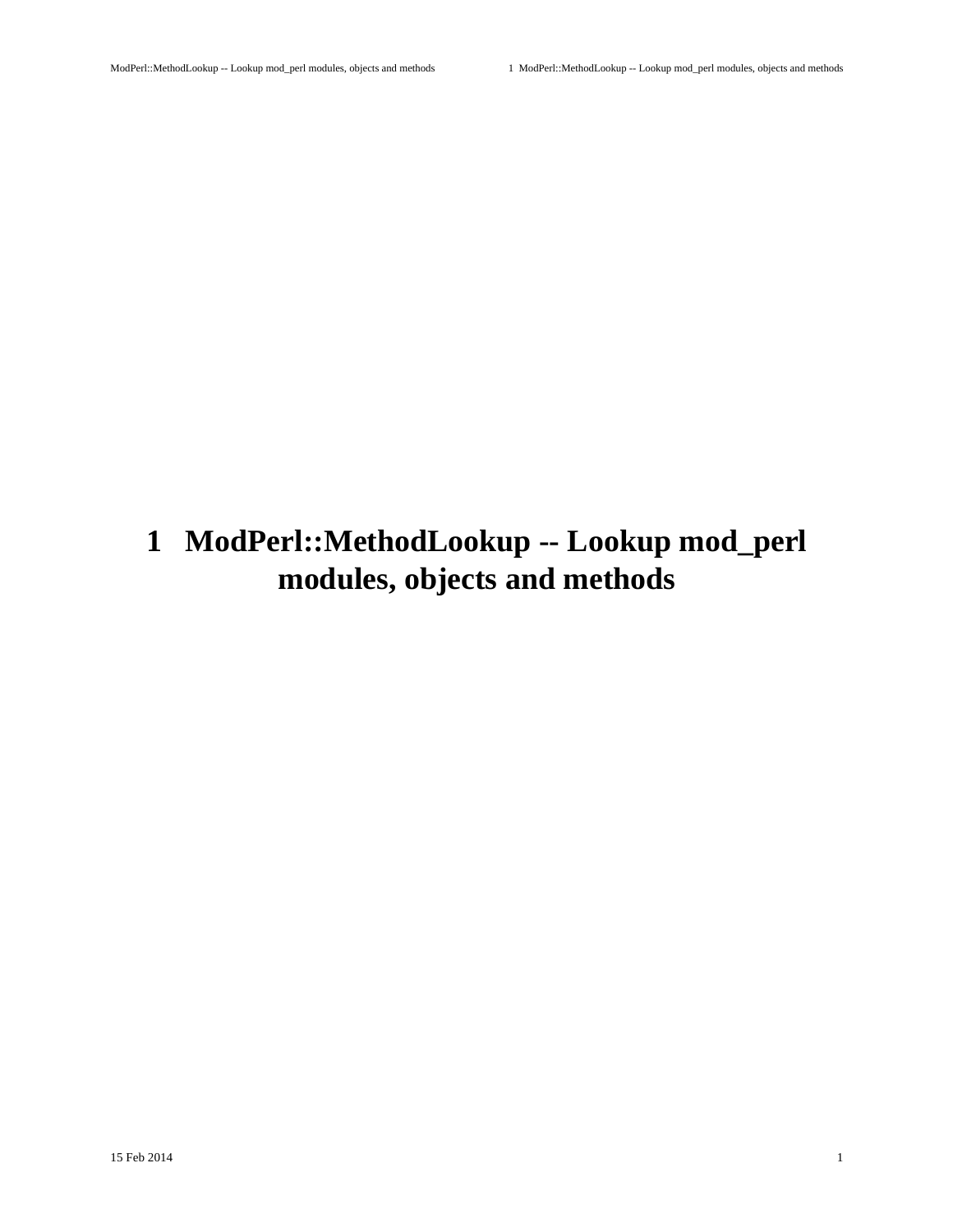## <span id="page-1-0"></span>**1.1 Synopsis**

```
use ModPerl::MethodLookup;
# return all module names containing XS method 'print'
 my ($hint, @modules) =
     ModPerl::MethodLookup::lookup_method('print');
 # return only module names containing method 'print' which
 # expects the first argument to be of type 'Apache2::Filter'
 # (here $filter is an Apache2::Filter object)
 my ($hint, @modules) =
     ModPerl::MethodLookup::lookup_method('print', $filter);
 # or
 my ($hint, @modules) =
     ModPerl::MethodLookup::lookup_method('print', 'Apache2::Filter');
 # what XS methods defined by module 'Apache2::Filter'
 my ($hint, @methods) =
     ModPerl::MethodLookup::lookup_module('Apache2::Filter');
 # what XS methods can be invoked on the object $r (or a ref)
 my ($hint, @methods) =
    ModPerl::MethodLookup::lookup_object($r);
 # or
 my ($hint, @methods) =
     ModPerl::MethodLookup::lookup_object('Apache2::RequestRec');
 # preload all mp2 modules in startup.pl
 ModPerl::MethodLookup::preload_all_modules();
 # command line shortcuts
 % perl -MModPerl::MethodLookup -e print_module \
   Apache2::RequestRec Apache2::Filter
 % perl -MModPerl::MethodLookup -e print_object Apache2
 % perl -MModPerl::MethodLookup -e print_method \
   get_server_built request
 % perl -MModPerl::MethodLookup -e print_method read
 % perl -MModPerl::MethodLookup -e print_method read APR::Bucket
```
## <span id="page-1-1"></span>**1.2 Description**

mod\_perl 2.0 provides many methods, which reside in various modules. One has to load each of the modules before using the desired methods. ModPerl::MethodLookup provides the Perl API for finding module names which contain methods in question and other helper functions, to find out out what methods defined by some module, what methods can be called on a given object, etc.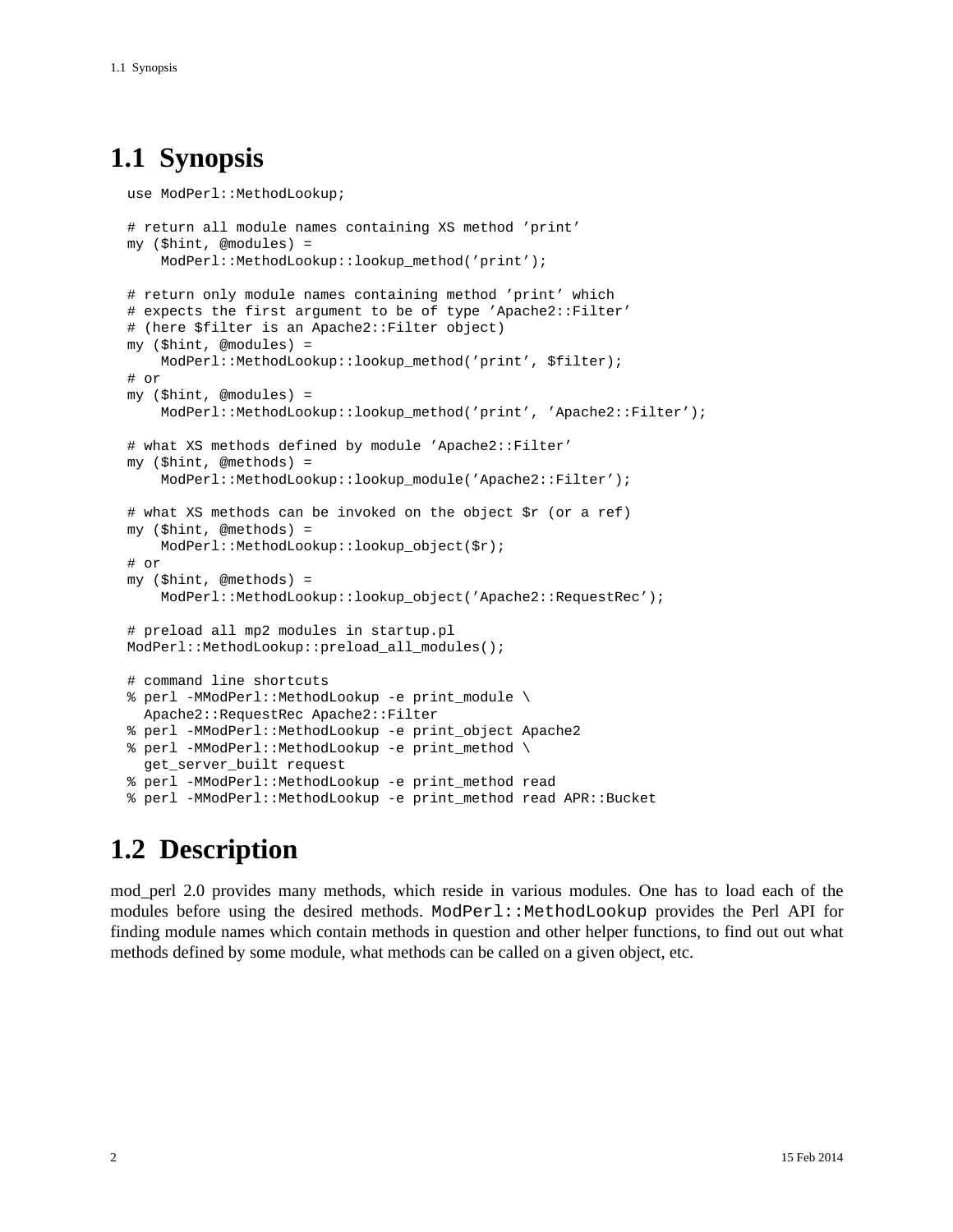### <span id="page-2-1"></span><span id="page-2-0"></span>*1.3.1* **lookup\_method()**

Find modules (packages) containing a certain method

```
 ($hint, @modules) = lookup_method($method_name);
 ($hint, @modules) = lookup_method($method_name, $object);
 ($hint, @modules) = lookup_method($method_name, $class));
```
#### **arg1: \$method\_name ( string )**

the method name to look up

#### **opt arg2: \$object or \$class**

a blessed object or the name of the class it's blessed into. If there is more than one match, this extra information is used to return only modules containing methods operating on the objects of the same kind.

If a sub-classed object is passed it'll be handled correctly, by checking its super-class(es). This usage is useful when the AUTOLOAD is used to find a not yet loaded module which include the called method.

**ret1: \$hint**

a string containing a human readable lookup result, suggesting which modules should be loaded, ready for copy-n-paste or explaining the failure if the lookup didn't succeed.

#### **ret2: @modules**

an array of modules which have matched the query, i.e. the names of the modules which contain the requested method.

#### **since: 2.0.00**

Examples:

Return all module names containing XS method *print*:

```
 my ($hint, @modules) =
     ModPerl::MethodLookup::lookup_method('print');
```
Return only module names containing method *print* which expects the first argument to be of type Apache2::Filter:

```
 my $filter = bless {}, 'Apache2::Filter';
 my ($hint, @modules) =
     ModPerl::MethodLookup::lookup_method('print', $filter);
```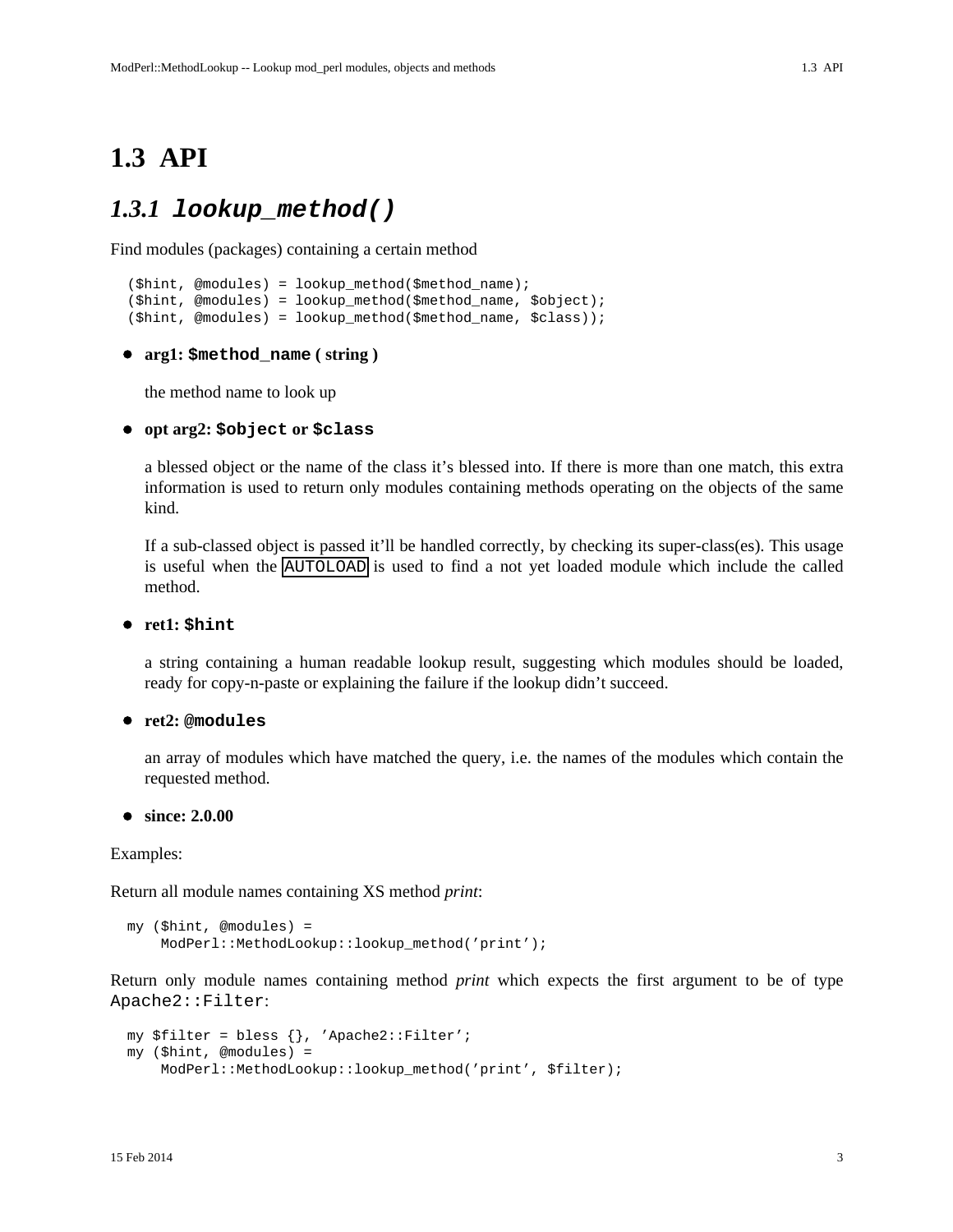#### or:

```
 my ($hint, @modules) =
     ModPerl::MethodLookup::lookup_method('print', 'Apache2::Filter');
```
### <span id="page-3-0"></span>*1.3.2* **lookup\_module()**

Find methods contained in a certain module (package)

(\$hint, @methods) = lookup\_module(\$module\_name);

**arg1: \$module\_name ( string )**

the module name

**ret1: \$hint**

a string containing a human readable lookup result, suggesting, which methods the module \$module\_name implements, or explaining the failure if the lookup failed.

**ret2: @methods**

an array of methods which have matched the query, i.e. the names of the methods defined in the requested module.

**since: 2.0.00**

Example:

What  $XS$  methods defined by module  $\texttt{Apacket2}:Filter:$ 

```
 my ($hint, @methods) =
     ModPerl::MethodLookup::lookup_module('Apache2::Filter');
```
### <span id="page-3-1"></span>*1.3.3* **lookup\_object()**

```
 ($hint, @methods) = lookup_object($object);
(\text{shift}, \text{Qmethods}) = \text{lookup object}(\text{Sclass});
```
#### **arg1: \$object or \$class**

an object or a name of a class an object is blessed into

If a sub-classed object is passed it'll be handled correctly, by including methods provided by its super-class(es).

#### **ret1: \$hint**

a string containing a human readable lookup result, suggesting, which methods the given object can invoke (including module names that need to be loaded to use those methods), or explaining the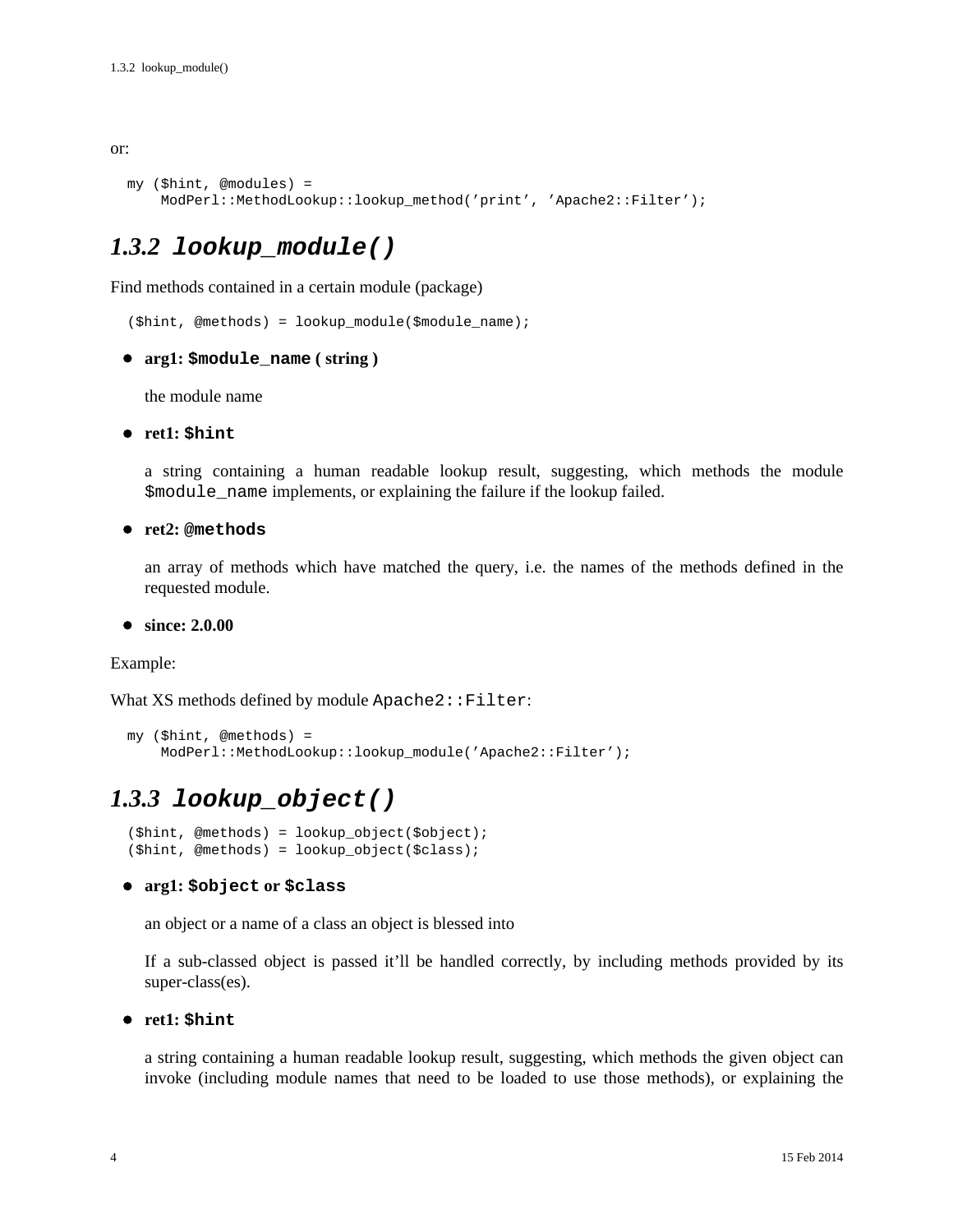failure if the lookup failed.

#### **ret2: @methods**

an array of methods which have matched the query, i.e. the names of the methods that can be invoked on the given object (or its class name).

**since: 2.0.00**

META: As of this writing this function may miss some of the functions/methods that can be invoked on the given object. Currently we can't programmatically deduct the objects they are invoked on, because these methods are written in pure XS and manipulate the arguments stack themselves. Currently these are mainly XS functions, not methods, which of course aren't invoked on objects. There are also logging function wrappers (Apache2::Log).

Examples:

What XS methods can be invoked on the object  $\zeta r$ :

```
 my ($hint, @methods) =
     ModPerl::MethodLookup::lookup_object($r);
```
or \$r's class -- Apache2::RequestRec:

```
 my ($hint, @methods) =
     ModPerl::MethodLookup::lookup_object('Apache2::RequestRec');
```
### <span id="page-4-0"></span>*1.3.4* **preload\_all\_modules()**

The function preload\_all\_modules() preloads all mod\_perl 2.0 modules, which implement their API in XS. This is similar to the mod\_perl 1.0 behavior which has most of its methods loaded at the startup.

CPAN modules developers should make sure their distribution loads each of the used mod\_perl 2.0 modules explicitly, and not use this function, as it takes the fine control away from the users. One should avoid doing this the production server (unless all modules are used indeed) in order to save memory.

**since: 2.0.00**

### <span id="page-4-1"></span>*1.3.5* **print\_method()**

print\_method() is a convenience wrapper for lookup\_method(), mainly designed to be used from the command line. For example to print all the modules which define method *read* execute:

% perl -MModPerl::MethodLookup -e print\_method read

Since this will return more than one module, we can narrow the query to only those methods which expect the first argument to be blessed into class APR:: Bucket: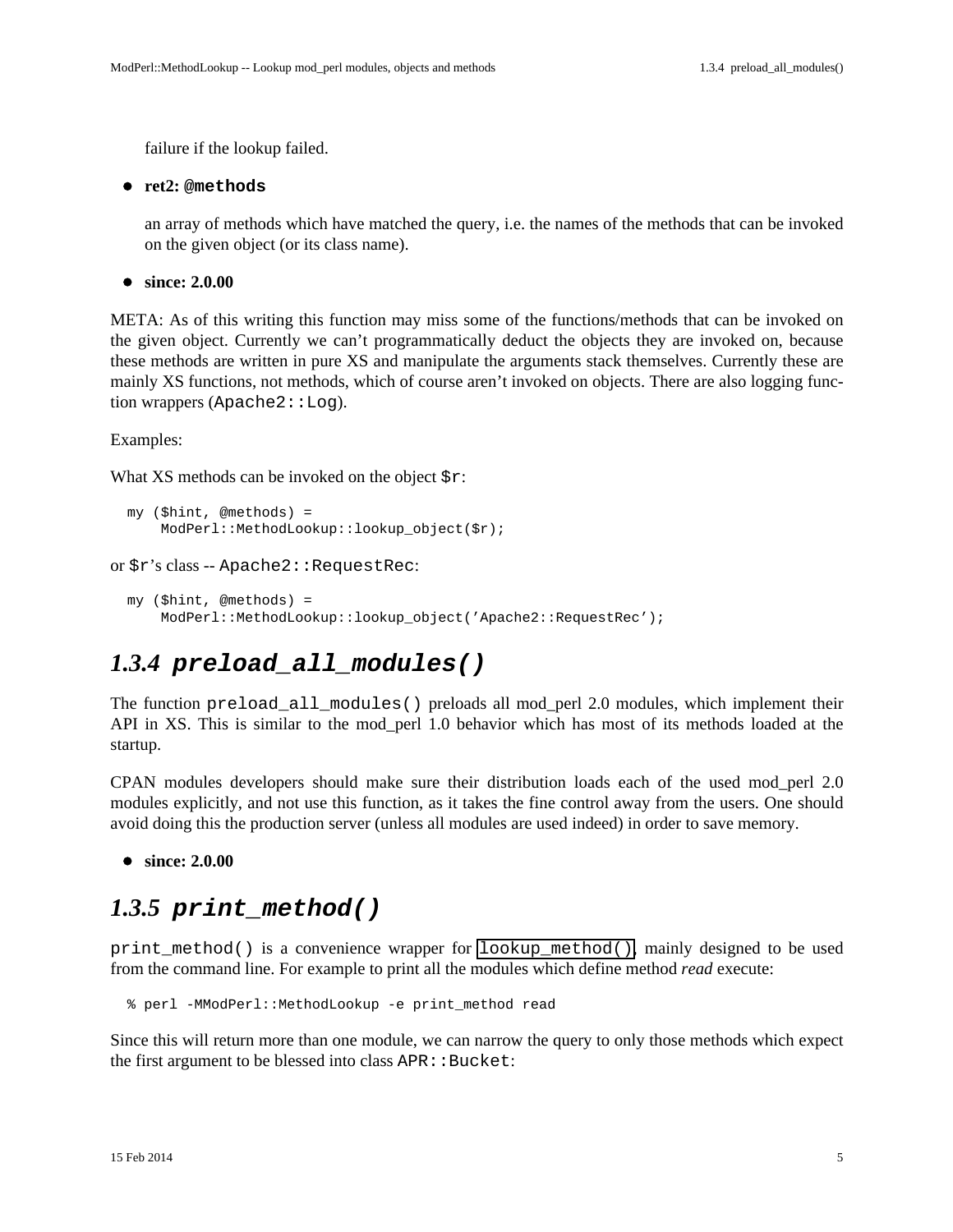% perl -MModPerl::MethodLookup -e print\_method read APR::Bucket

You can pass more than one method and it'll perform a lookup on each of the methods. For example to lookup methods get\_server\_built and request you can do:

```
 % perl -MModPerl::MethodLookup -e print_method \
  get_server_built request
```
The function print\_method() is exported by default.

**since: 2.0.00**

### <span id="page-5-0"></span>*1.3.6* **print\_module()**

print\_module() is a convenience wrapper for lookup\_module(), mainly designed to be used from the command line. For example to print all the methods defined in the module Apache2::RequestRec, followed by methods defined in the module Apache2::Filter you can run:

```
 % perl -MModPerl::MethodLookup -e print_module \
  Apache2::RequestRec Apache2::Filter
```
The function print module() is exported by default.

**since: 2.0.00**

### <span id="page-5-1"></span>*1.3.7* **print\_object()**

print\_object() is a convenience wrapper for lookup\_object(), mainly designed to be used from the command line. For example to print all the methods that can be invoked on object blessed into a class Apache2:: RequestRec run:

```
 % perl -MModPerl::MethodLookup -e print_object \
  Apache2::RequestRec
```
Similar to print\_object(), more than one class can be passed to this function.

The function print\_object() is exported by default.

```
since: 2.0.00
```
## <span id="page-5-2"></span>**1.4 Applications**

### <span id="page-5-3"></span>*1.4.1* **AUTOLOAD**

When Perl fails to locate a method it checks whether the package the object belongs to has an AUTOLOAD function defined and if so, calls it with the same arguments as the missing method while setting a global variable \$AUTOLOAD (in that package) to the name of the originally called method. We can use this facil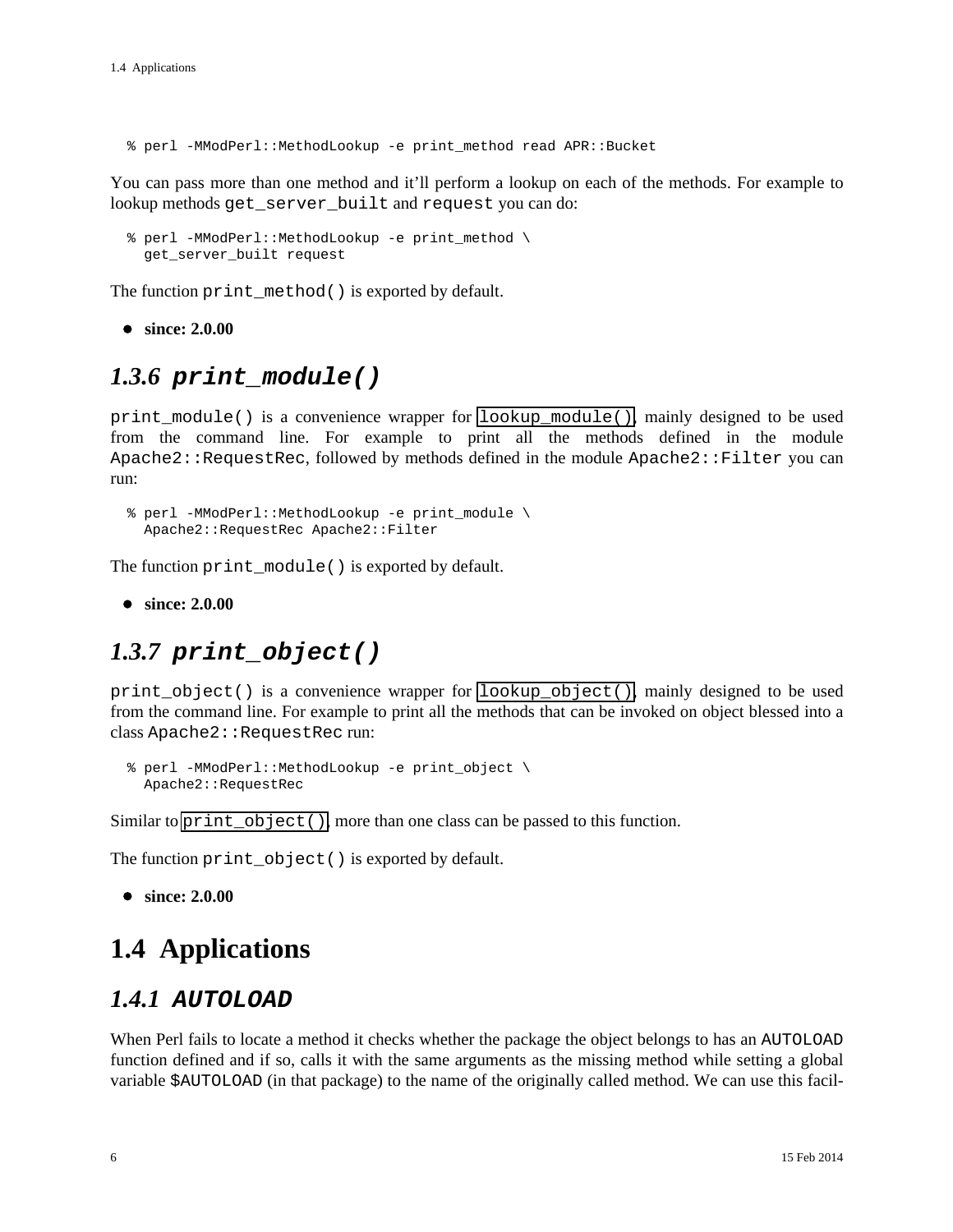ity to lookup the modules to be loaded when such a failure occurs. Though since we have many packages to take care of we will use a special UNIVERSAL::AUTOLOAD function which Perl calls if can't find the AUTOLOAD function in the given package.

In that function you can query  $ModPer1:ModLookup$ , require() the module that includes the called method and call that method again using the goto() trick:

```
use ModPerl::MethodLookup;
 sub UNIVERSAL::AUTOLOAD {
     my ($hint, @modules) =
         ModPerl::MethodLookup::lookup_method($UNIVERSAL::AUTOLOAD, @_);
     if (@modules) {
         eval "require $_" for @modules;
         goto &$UNIVERSAL::AUTOLOAD;
     }
     else {
         die $hint;
     }
 }
```
However we don't endorse this approach. It's a better approach to always abort the execution which printing the \$hintand use fix the code to load the missing module. Moreover installing UNIVER-SAL::AUTOLOAD may cause a lot of problems, since once it's installed Perl will call it every time some method is missing (e.g. undefined DESTROY methods). The following approach seems to somewhat work for me. It installs UNIVERSAL::AUTOLOAD only when the the child process starts.

```
 httpd.conf:
 -----------
PerlChildInitHandler ModPerl::MethodLookupAuto
 startup.pl:
 -----------
 {
    package ModPerl::MethodLookupAuto;
    use ModPerl::MethodLookup;
     use Carp;
     sub handler {
         *UNIVERSAL::AUTOLOAD = sub {
             my $method = $AUTOLOAD;
             return if $method =~ /DESTROY/; # exclude DESTROY resolving
              my ($hint, @modules) =
                  ModPerl::MethodLookup::lookup_method($method, @_);
              $hint ||= "Can't find method $AUTOLOAD";
             croak $hint;
         };
         return 0;
     }
 }
```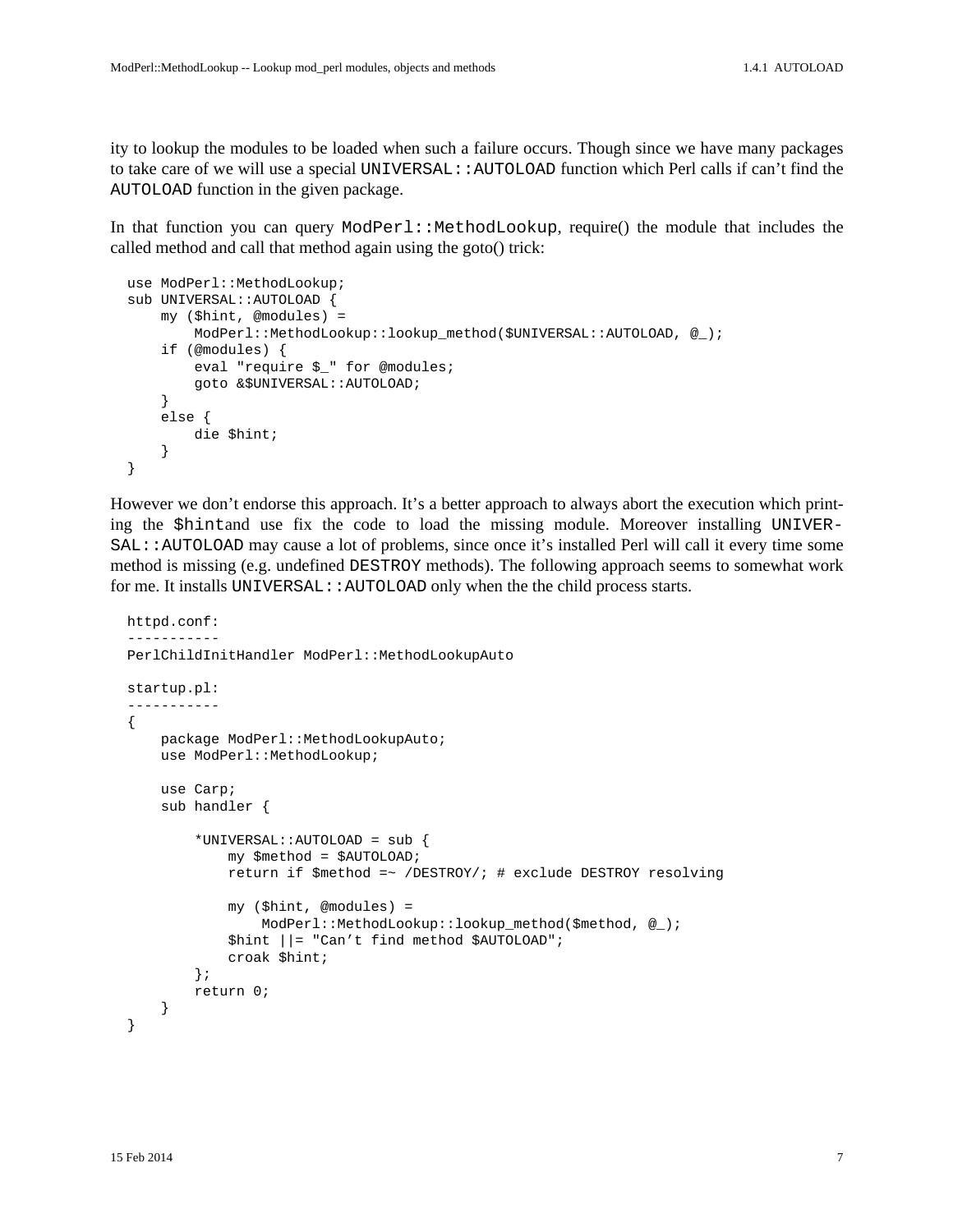This example doesn't load the modules for you. It'll print to STDERR what module should be loaded, when a method from the not-yet-loaded module is called.

A similar technique is used by Apache2::porting.

META: there is a better version of AUTOLOAD discussed on the dev list. Replace the current one with it. (search the archive for EazyLife)

### <span id="page-7-0"></span>*1.4.2 Command Line Lookups*

When a method is used and mod perl has reported a failure to find it, it's often useful to use the command line query to figure out which module needs to be loaded. For example if when executing:

```
 $r->construct_url();
```
mod\_perl complains:

```
 Can't locate object method "construct_url" via package
 "Apache2::RequestRec" at ...
```
you can ask ModPerl::MethodLookup for help:

```
 % perl -MModPerl::MethodLookup -e print_method construct_url
 To use method 'construct_url' add:
        use Apache2::URI ();
```
and after copy-n-pasting the use statement in our code, the problem goes away.

One can create a handy alias for this technique. For example, C-style shell users can do:

% alias lookup "perl -MModPerl::MethodLookup -e print\_method"

For Bash-style shell users:

```
 % alias lookup="perl -MModPerl::MethodLookup -e print_method"
```
Now the lookup is even easier:

```
 % lookup construct_url
 to use method 'construct_url' add:
         use Apache2::URI;
```
Similar aliases can be provided for print\_object() and print\_module().

## <span id="page-7-1"></span>**1.5 Todo**

These methods aren't yet picked by this module (the extract from the map file):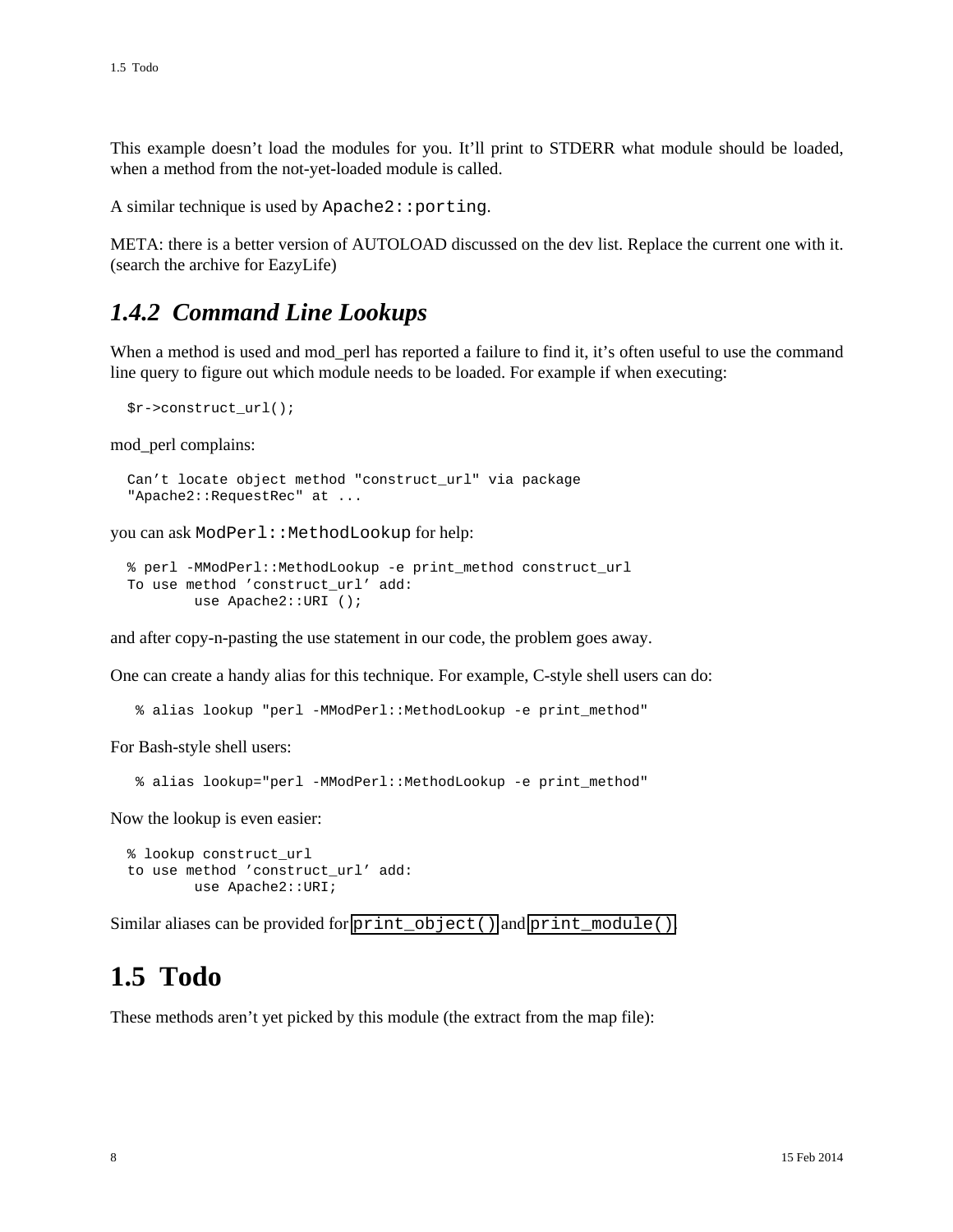```
 modperl_filter_attributes | MODIFY_CODE_ATTRIBUTES
 modperl_spawn_proc_prog | spawn_proc_prog
apr_ipsubnet_create | new
```
Please report to the mod\_perl development mailing list if you find any other missing methods. But remember that as of this moment the module reports only XS functions. In the future we may add support for pure perl functions/methods as well.

## <span id="page-8-0"></span>**1.6 See Also**

- the mod\_perl 1.0 backward compatibility document
- porting Perl modules
- porting XS modules
- Apache2::porting

## <span id="page-8-1"></span>**1.7 Copyright**

mod\_perl 2.0 and its core modules are copyrighted under The Apache Software License, Version 2.0.

## <span id="page-8-2"></span>**1.8 Authors**

The mod\_perl development team and numerous contributors.